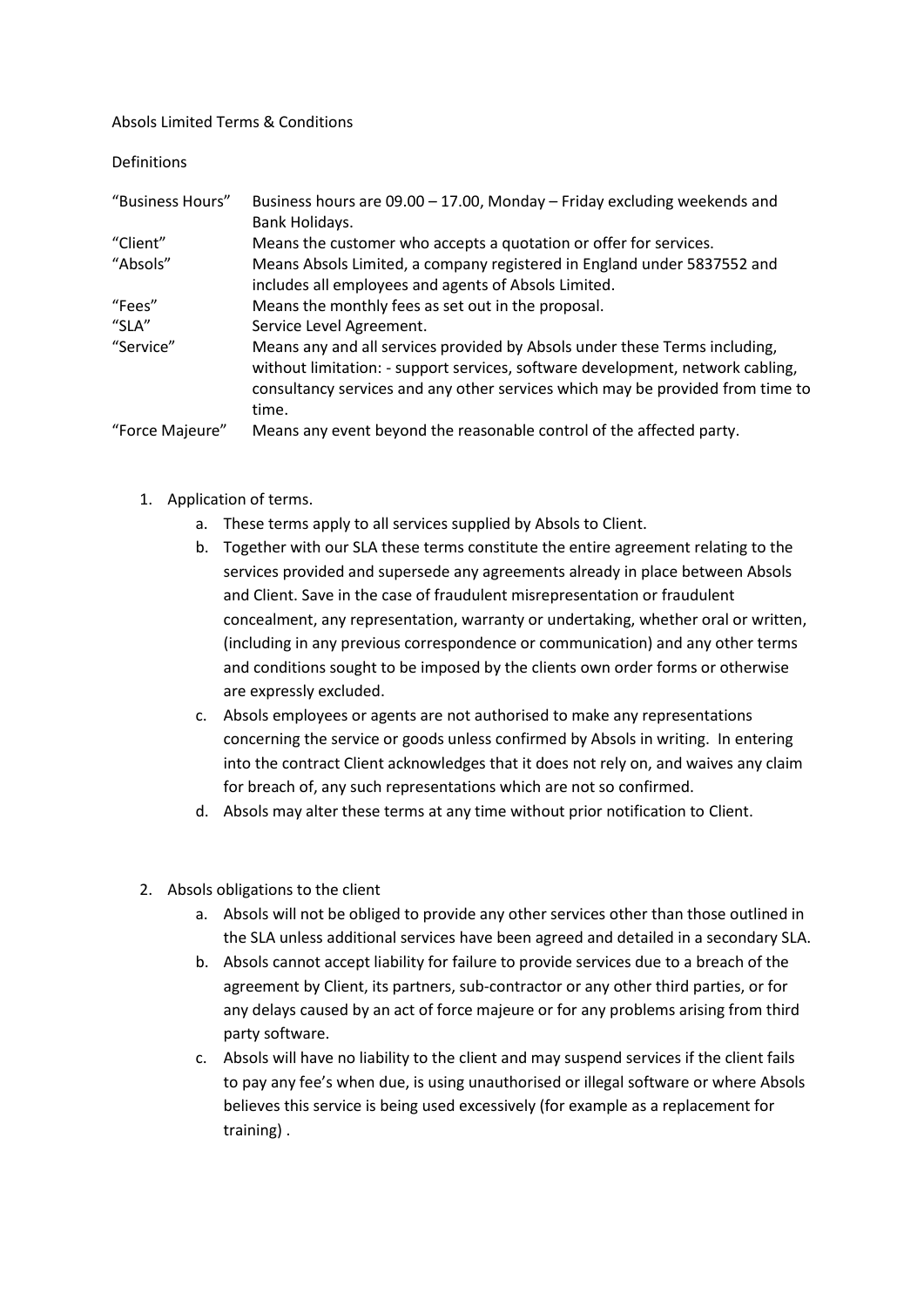- d. Absols agrees to treat Client and Client's employees with respect at all times, especially during times of business crises. In return, Absols expects the same treatment from Client and Client's employees for Absols employees.
- e. Absols will make its best efforts to respond to Client's needs within any time frame stated.
- 3. Clients obligations to Absols.
	- a. All fees must be paid on time.
	- b. Client agrees to Absols engineers having remote access to your computer systems.
	- c. Client agrees to allow Absols to install, if not currently installed, approved anti-virus protection to all systems (subject to any licence fees).
	- d. Client agrees to have technical details regarding clients system recorded on our database.
	- e. Client agrees to allow us to create any administrative accounts required.
	- f. Client agrees to give access at the time of any agreed appointment; failure to do so may result in Absols charging for the missed appointment.
	- g. Client recognises that Absols employees are not full-time employees of client and at no time should be treated as such.
	- h. Client understands that there may be occasional times of peak demand when Absols is forced to have to make extremely difficult decisions and triage Client's needs according to the severity of business impact.
- 4. Payment.
	- a. Without prejudice to Absols other rights and remedies under this agreement, if any sum payable is not paid on or before the due date, Absols reserves the right, forthwith and at Absols sole discretion, to suspend the provision of services to client.
	- b. Invoices are payable within 30 days of the date of the invoice. Unpaid invoices shall attract interest at a rate of 4% above the base rate of Barclays Bank plc per annum without prior notice (such interest being payable both before and after any judgment may be obtained) and Absols reserves the right to suspend the services until payment is made.
	- c. Where services are provided prior to the relevant fees being paid, Absols may retain the title in and ownership of all hardware and software registered on your behalf until payment is made
	- d. All quotations are exclusive of VAT.
	- e. Unless otherwise expressly specified, all quotations given by Absols for Absols services are valid for a period of 14 working days from the date upon which they are given, after which time the quotation shall automatically expire.
- 5. General.